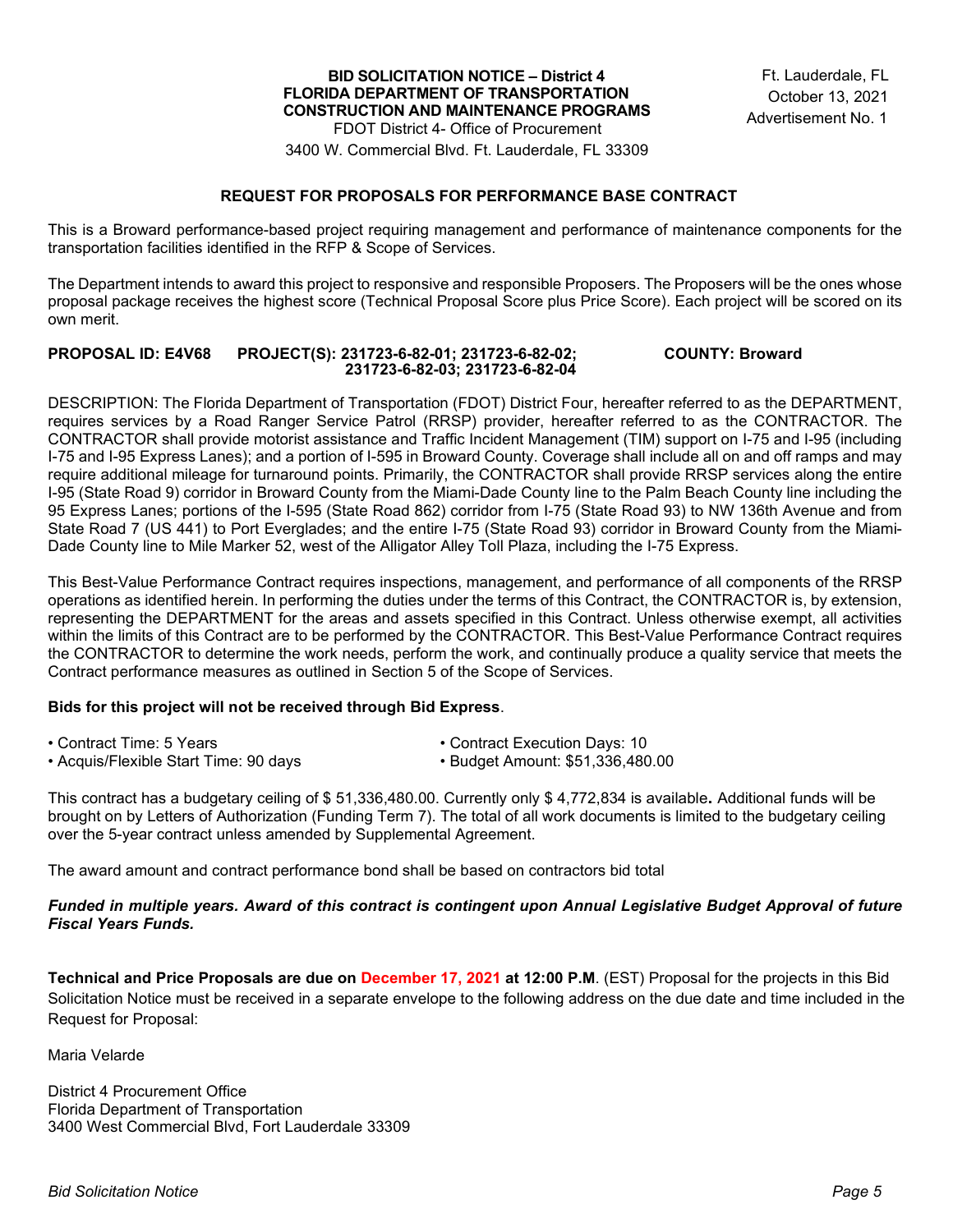12:00 PM Local Time on December 17**, 2021.**

**There will be a separate opening for the Technical and for the Price Proposal. Public Announcement of Technical Scores, opening of sealed Bid Price Proposals and announcement of prices will be held on February 11, 2022 at 12:00 A.M. (EST) at D4 District Office Auditorium, 3400 W Commercial Blvd, Ft. Lauderdale, FL 33309.** 

Agenda: a) Opening Remarks; b) 15 minutes of public input; c) Reading of bids; d) Closing. Anyone needing special accommodations under the Americans with Disabilities Act of 1990 should send an email to: [margaret.simpkins@dot.state.fl.us](mailto:margaret.simpkins@dot.state.fl.us) or call telephone number (954)777-4612. Special accommodation requests under the Americans with Disabilities Act should be made at least seven days prior to the public meeting.

## **DEADLINE FOR PROPOSALS AND PROPOSAL HOLDERS LIST**

The deadline for obtaining bid packages shall be 24 hours prior to the scheduled letting date and time. A list of plan holders may be obtained by visiting the District Contracts Administration website at: www.fdot.gov/contracts/d4, click "Asset Maintenance". For compliance with Florida Statute 337.168(2), additional bidders and plan and specifications holders are not published beginning three working days prior to the letting.

## **DOCUMENT ORDERING INFORMATION**

[Documents will be available for download on District Four Contracts O](https://fdotwp1.dot.state.fl.us/wTBidLetting/LettingMain)ffice web-site at this link[: http://www.fdot.gov/contracts/d4//.](http://www.fdot.gov/contracts/d4/)

#### **PREQUALIFICATION**

Contractors must have a current certificate of qualification in accordance with Florida Statute 337.14(1) and Rule Chapter 14- 22, Florida Administrative Code, on the date of the letting to bid on construction projects over \$250,000.00 as established by the Department's budget. Maintenance contracts do not require a contractor to have a certificate of qualification, unless stipulated in the project description and specifications. If deemed necessary by the Department, certain maintenance contracts will contain specific requirements for maintenance contractor eligibility.

### **PREQUALIFIED CONTRACTORS CURRENT CAPACITY**

In order for the Department to have the information required to determine a prequalified bidder's Current Capacity, it is necessary that the prequalified contractor certify the total dollar amount of all work the contractor has underway. This certification shall be accomplished electronically by submitting the Certification of Work Underway (Online Web Application[\)](http://www.fdot.gov/contracts) [http://www.fdot.gov/contracts/PreQual\\_Info/prequalified.shtm](http://www.fdot.gov/contracts/PreQual_Info/prequalified.shtm) to the Department every 30 calendar days.

#### **CONFLICT OF INTEREST**

A contractor who performs a constructability review on a design contract or who participates in a value engineering study workshop or cost risk analysis workshop, is prohibited from bidding on the construction of that contract.

#### **SCRUTINIZED COMPANIES**

A company that is on the Scrutinized Companies with Activities in Sudan List, is on the Scrutinized Companies with Activities in the Iran Petroleum Energy Sector List, or is engaged in business operations in Syria, may not bid on, submit a proposal for, or enter into a contract with an agency or local government entity for goods or services of \$1 million or more.

 A company that is on the Scrutinized Companies that Boycott Israel List or is engaged in a boycott of Israel may not bid on, submit a proposal for, or enter into a contract with an agency or local government entity for goods or services

### **BID REJECTION**

Bidders are hereby notified that all bids on any of the following projects are likely to be rejected if the lowest responsive bid received exceeds the engineer's estimate by more than ten percent (10%). In the event any of the bids are rejected for this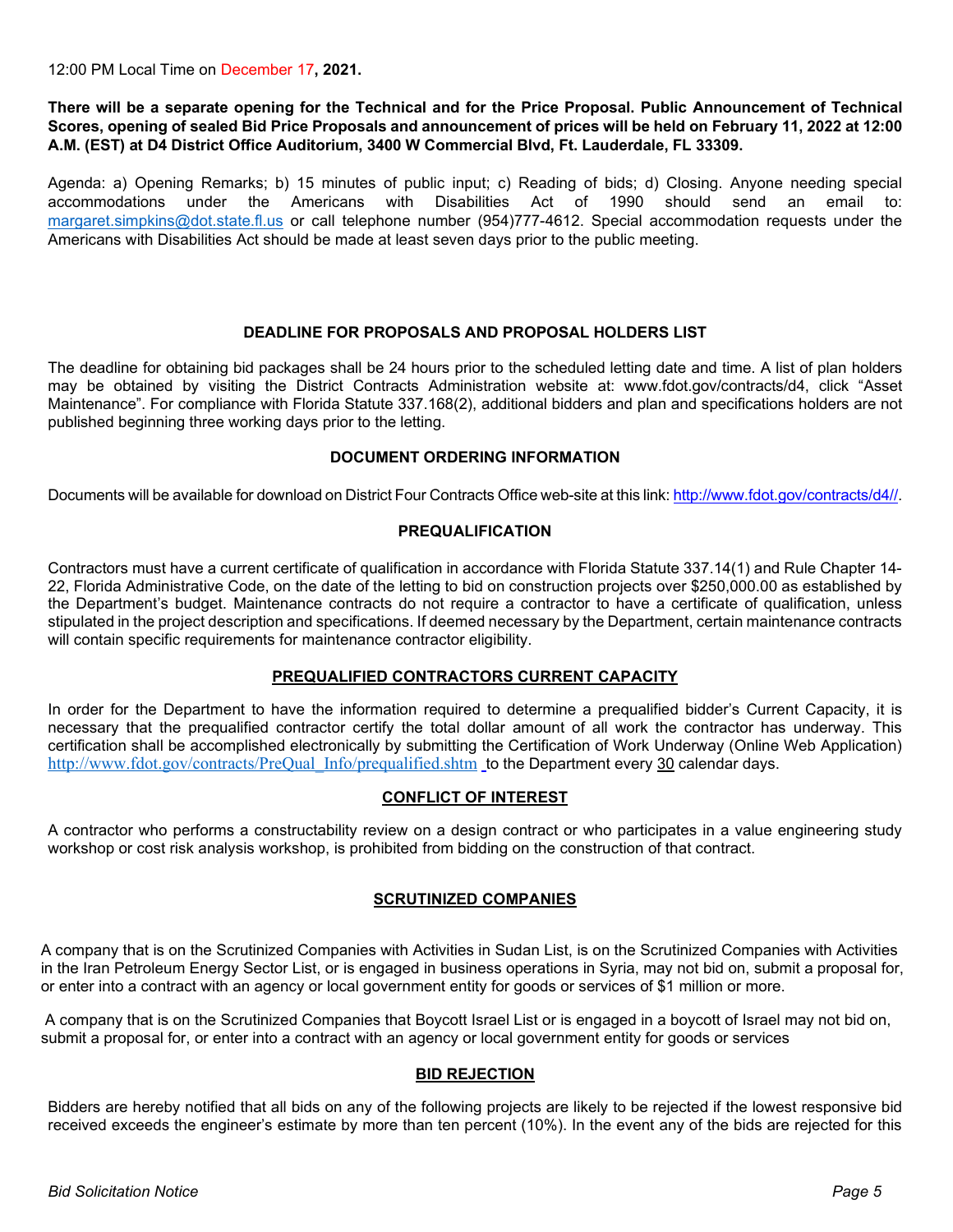reason, the project may be deferred for re-advertising. In addition, award of all federally funded projects will be subject to Federal Highway Administration concurrence.

#### **PROTEST RIGHTS**

Pursuant to Section 120.57, Florida Statutes, any person adversely affected by a **bid solicitation** shall file both a notice of protest and bond within 72 hours after posting of the Bid Solicitation Notice, and shall file a formal written protest within ten days after filing the notice of protest. Any person who files a notice of protest as to a bid solicitation pursuant to this rule shall post with the Department, at the time of filing the notice of protest, a bond payable to the Department in the following amounts: For an action protesting a bid solicitation that requires qualification of bidders, the bond shall be \$5,000. For an action protesting a bid solicitation for which bidders are not required to be prequalified by the Department to be eligible to bid, the bond shall be \$2,500. The required notice of protest, bond and formal protest must each be timely filed with the Clerk of Agency Proceedings, Florida Department of Transportation, Mail Station 58, Room 550, 605 Suwannee Street, Tallahassee, Florida 32399-0458, FAX (850) 414-5264. Failure to file a protest within the time prescribed in Section 120.57(3), F.S., or failure to post the bond or other security required by law within the time allowed for the filing a bond shall constitute a waiver of proceedings under Chapter 120, Florida Statutes.

Pursuant to Section 120.57, Florida Statutes, any person adversely affected by a **bid rejection or contract award** shall ile both a notice of protest and bond within 72 hours after the posting of the Summary of Bids. If notice of intended decision is given by certified mail or express delivery, the adversely affected person must file both the notice of protest and bond within 72 hours after receipt of the notice of intent. A formal written protest must be filed within ten days after filing the notice of protest. Any person who files a notice of protest as to a bid rejection or contract award pursuant to this rule shall post with the Department, at the time of filing the notice of protest, a bond payable to the Department in the following amounts: For an action protesting a bid rejection or contract award that requires qualification of bidders, the Bond shall be equal to one percent of the lowest bid submitted or \$5,000, whichever is greater. For an action protesting a bid rejection or contract award for which bidders are not required to be prequalified by the Department to be eligible to bid, the bond shall be \$2,500. The required notice of protest, bond, and formal protest must each be timely filed with the Clerk of Agency Proceedings, Florida Department of Transportation, Mail Station 58, Room 550, 605 Suwannee Street, Tallahassee, Florida 32399-0458, FAX (850) 414-5264. Failure to file a protest within the time prescribed in Section 120.57(3), Florida Statutes, shall constitute a waiver of proceedings under Chapter 120, Florida Statutes.

A protest is not timely filed unless the notice of protest, bond, and the formal protest are each received by the Clerk of Agency Proceedings within the required time limits. A protest which is filed prematurely will be deemed abandoned unless timely renewed.

Interested parties can visit our Internet web site at http://www.fdot.gov/contracts/. Information regarding projects posted with the Clerk of Agency Proceedings, Proposal holders, Plan and Special Provisions holders, preliminary letting results, and other noteworthy information is provided on this website. Please note that, for compliance with Florida Statute 337.168(2), the Proposal holder and the Plan and Special Provision holder listings are not published beginning three working days prior to the letting until after the letting.

In the event multiple responsive bidders submit identical proposals (bids), the Department will determine the order in which proposals are to be considered for Contract award in accordance with Florida Laws, and any applicable Rules.

#### **INSURANCE**

The successful bidder shall submit current general liability insurance and workman's compensation insurance certificates for the duration of the contract in the dollar amounts and manner specified in the most current edition of the Department's Standard Specifications for Road and Bridge Construction. Insurance companies must be authorized to do business in the State of Florida. Proof of such insurance shall be filed with the District Contracts and Procurement Office before the contract can be executed. BE SURE THAT THE CONTRACT NUMBER IS ON EACH INSURANCE CERTIFICATE.

#### **ADDENDA**

No negotiations, decisions, or actions will be initiated or executed by a potential bidder as a result of any oral discussion with a State employee. Only those communications which are in writing from the Department will be considered as a duly authorized expression on behalf of the Department. Notices of changes (addenda) will be posted on the Districts Contracts Administration website at: www.fdot.gov/contracts/d4, click "Letting and Project Information" and select letting date from the Lettings Menu. It is the responsibility of all potential bidders to monitor this site for any changing information prior to submitting their bid. All addenda will be acknowledged by signature and subsequent submission of addenda with the bid when so stated in the addenda**.** 

#### **BID QUESTIONS**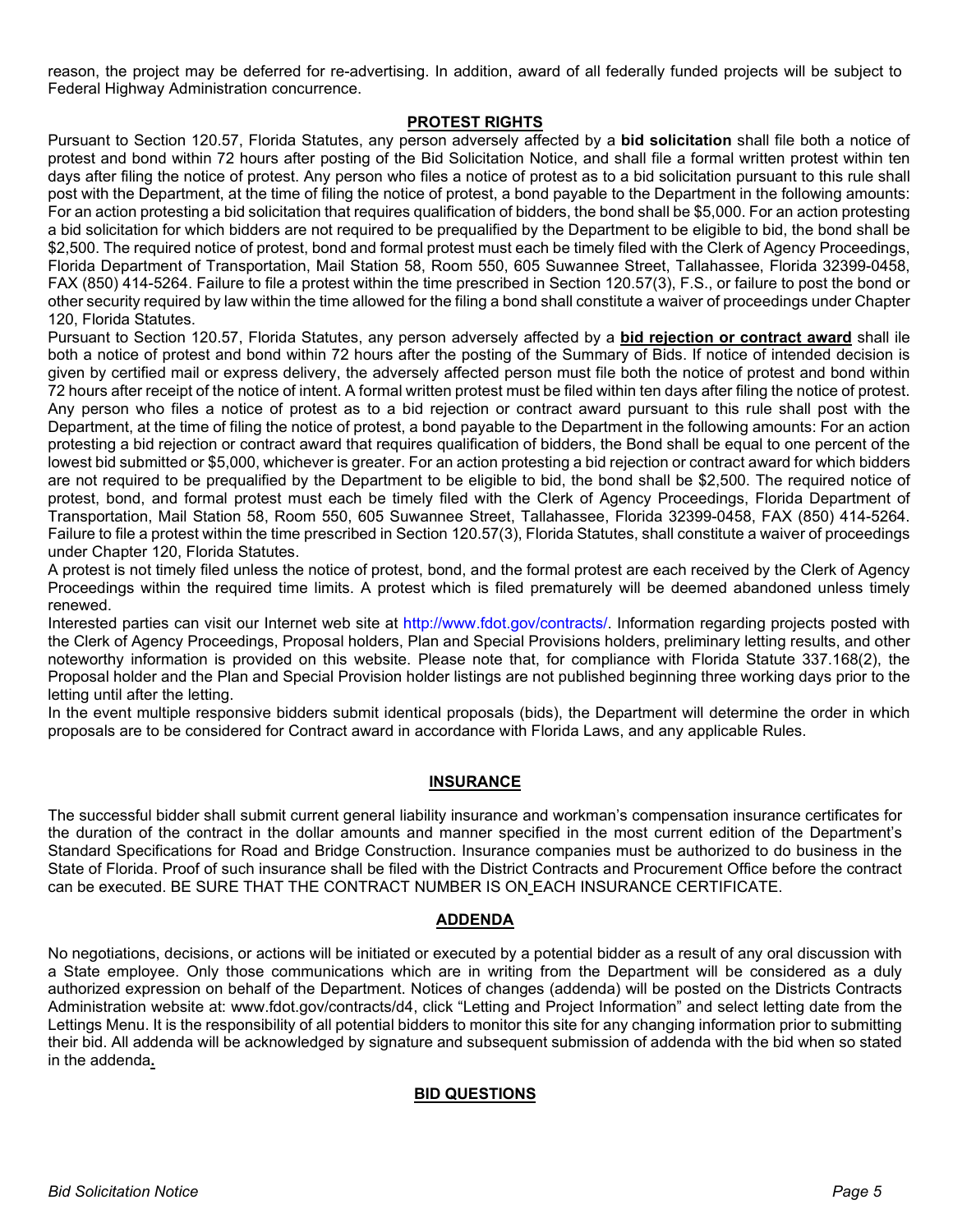Direct questions regarding the advertised projects by posting them to the Department at the following address: [d4.designbuild@dot.state.fl.us](mailto:d4.designbuild@dot.state.fl.us)

For bids over \$150,000.00, the standard proposal guaranty of 5% of the bid will be required, unless otherwise stipulated in the proposal advertisement. A Proposal Guaranty of not less than five percent (5%) of the total actual bid in the form of either a certified check, cashier's check, trust company treasurer's check, bank draft of any national or state bank, or a Surety Proposal Guaranty made payable to the Florida Department of Transportation must be received for each bid in excess of \$150,000.00. A check or draft in an amount less than five percent (5%) of the actual bid will invalidate the bid. The guaranty amount shall include all bid items except construction days for A+B bidding and lane closure for Lane Rental Bidding. Proposal Guaranty shall substantially conform to DOT Form 375-020-09 furnished with the Proposal.

Surety2000 or SurePath electronic Proposal Guaranty submittal may be used in conjunction with Bid Express internet bid submittal. For more information please visit http://www.surety2000.com for Surety2000 or http://www.insurevision.com for SurePath. Paper Proposal Guaranty will also be accepted for bids submitted through Bid Express provided they are received prior to the deadline for receiving bids, by the location(s) identified in this Bid Solicitation Notice. If an electronic proposal guaranty is not being submitted, the bidder must submit an original proposal guaranty. (A fax or a copy sent as an attachment will not be accepted.)

## **EXECUTION OF CONTRACT**

Pursuant to Subsections 3-6 and 3-7 of the Standard Specifications, the successful bidder shall execute the necessary contract documents and return the agreement along with a satisfactory Performance and Payment Bond within ten (10) Calendar days of award, excluding Saturdays, Sundays, and state holidays, unless noted otherwise in the project specifications. A 100% Payment and Performance Bond will be required for all projects unless noted otherwise in the project specifications. All work is to be done in accordance with the Plans, special Provisions of the State of Florida Department of Transportation.

Prior to execution of the contract with the Department, **a corporation must show proof that it is authorized to do business in the State of Florida.** Florida corporations should provide a copy of the certificate of Incorporation and foreign corporations should provide a copy of Certificate of Authority from the Florida Department of State.

**Important Note:** Actual commitment and final execution of the contract is contingent upon an approved legislative budget and funds availability.

#### **DBE PARTICIPATION**

Disadvantaged Business Enterprise (DBE) Availability Goal Information is contained in the Bid Solicitation Package. DBE Participation and Bidder Opportunity List for Prime Contractors shall be reported in the **Equal Opportunity Compliance (EOC)**  system no later than 3 business days of submission of the bid. The EOC system is a web based application for Prime Contractors, statewide, to report their Bidder Opportunity List, DBE Commitments, and DBE/MBE Subpayments. Complete and submit the DBE Participation (i.e. DBE Commitments) and Bid Opportunity List in the EOC.

More information regarding EOC can be referenced at: <https://www.fdot.gov/equalopportunity/eoc.shtm>

#### **DEBARMENT/SUSPENSION**

All bids submitted to the Department shall include a statement that by signing and submitting this proposal, the bidder certifies that no principal (which includes officers, directors or executives) is presently debarred, suspended, proposed for debarment, declared ineligible or voluntarily excluded from participation in this transaction by any federal department or agency.

#### **MANDATORY PRE-BID CONFERENCE**

For projects with mandatory Pre-Bid Meeting, proposals (BIDDING DOCUMENTS) will be issued only to the attendees of the meeting. Prospective bidders ordering bidding documents prior to the Pre-Bid Meeting will be given access to download the bidding documents within 24 hours after the Pre-Bid Meeting. Those prospective bidders ordering the documents after the Pre-Bid Meeting will need to contact the office advertising the project to confirm attendance and receive access to download the bidding documents. Please contact the office at least two working days prior to the deadline for obtaining bidding documents to allow time for processing.

#### **LATE ARRIVALS TO MANDATORY PRE-BID MEETINGS**